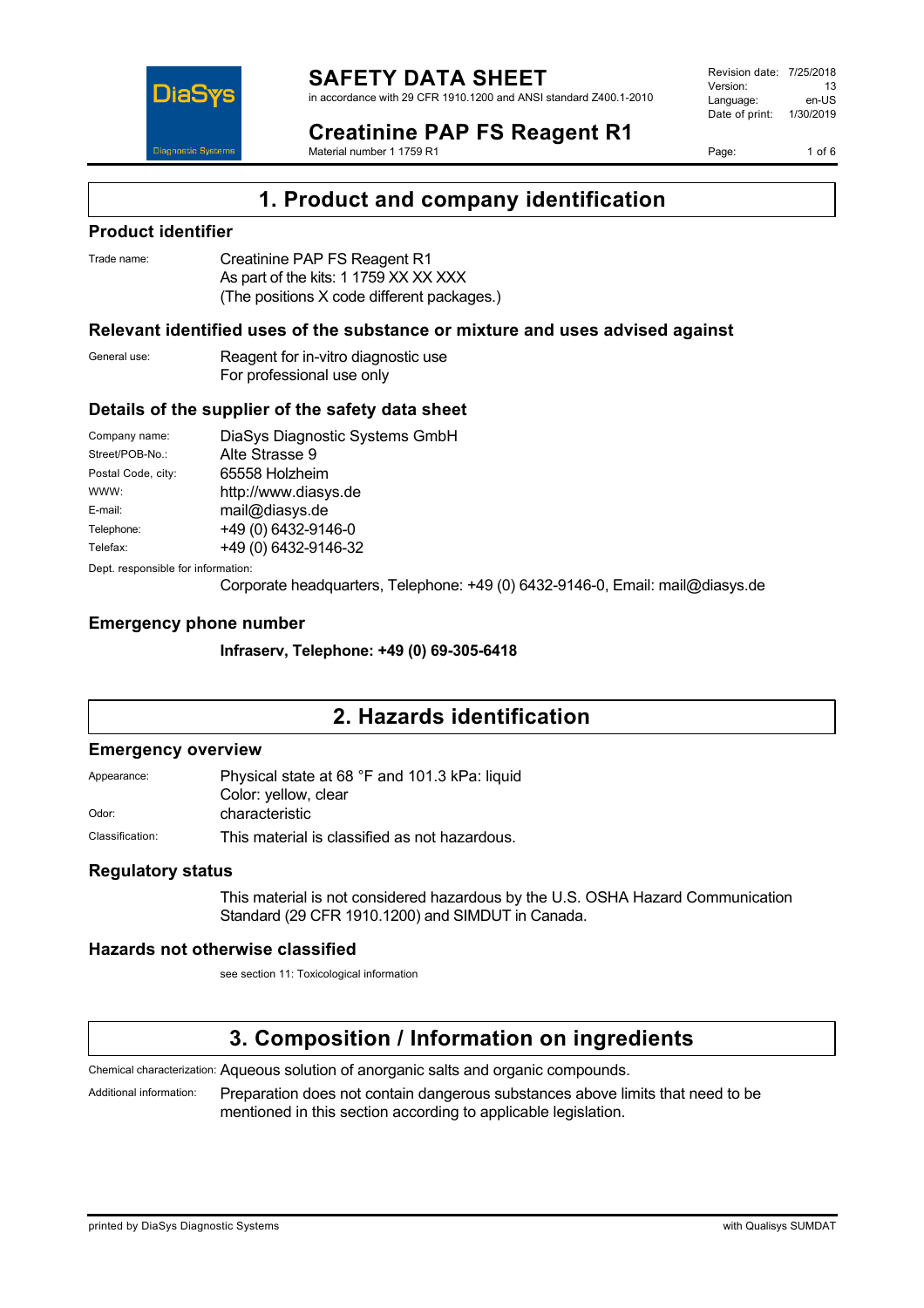

### **SAFETY DATA SHEET**

in accordance with 29 CFR 1910.1200 and ANSI standard Z400.1-2010

### **Creatinine PAP FS Reagent R1**

Material number 1 1759 R1

Revision date: 7/25/2018 Version: 13<br>Language: en-LIS Language: Date of print: 1/30/2019

Page: 2 of 6

| 4. First aid measures   |                                                                                                                                                                                                                            |
|-------------------------|----------------------------------------------------------------------------------------------------------------------------------------------------------------------------------------------------------------------------|
| In case of inhalation:  | Provide fresh air. Seek medical treatment in case of troubles.                                                                                                                                                             |
| Following skin contact: | Change contaminated clothing. Remove residues with water. Seek medical treatment in<br>case of troubles.                                                                                                                   |
| After eye contact:      | With eyelids open, wash out eyes for several minutes under flowing water. Remove<br>contact lenses, if present and easy to do. Continue rinsing. In case of troubles or<br>persistent symptoms, consult an opthalmologist. |
| After swallowing:       | Rinse mouth and drink large quantities of water. If you feel unwell, seek medical advice.<br>Never give anything by mouth to an unconscious person.                                                                        |
|                         | Most important symptoms/effects, acute and delayed                                                                                                                                                                         |
|                         | The product can cause irritation of the eyes. Frequently or prolonged contact with skin<br>may cause dermal irritation.                                                                                                    |

**Information to physician**

Treat symptomatically.

### **5. Fire fighting measures**

Flash point/flash point range:

### not combustible

Auto-ignition temperature: No data available

Suitable extinguishing media:

Product is non-combustible. Extinguishing materials should therefore be selected according to surroundings.

### **Specific hazards arising from the chemical**

Fires in the immediate vicinity may cause the development of dangerous vapors.

Protective equipment and precautions for firefighters: In case of surrounding fires: Wear self-contained breathing apparatus.

Additional information: Do not allow fire water to penetrate into surface or ground water.

### **6. Accidental release measures**

Personal precautions: Avoid contact with skin and eyes. Wear appropriate protective equipment.

Environmental precautions:

Do not allow to penetrate into soil, waterbodies or drains.

Methods for clean-up: Soak up with absorbent materials such as sand, siliceus earth, acid- or universal binder. Store in special closed containers and dispose of according to ordinance. Wash spill area with plenty of water.

## **7. Handling and storage**

#### **Handling**

Advices on safe handling: Provide adequate ventilation, and local exhaust as needed. Avoid contact with skin and eyes. Wear appropriate protective equipment. Keep all containers, equipment and working place clean. Wash hands before breaks and after work. Do not eat, drink or smoke when using this product.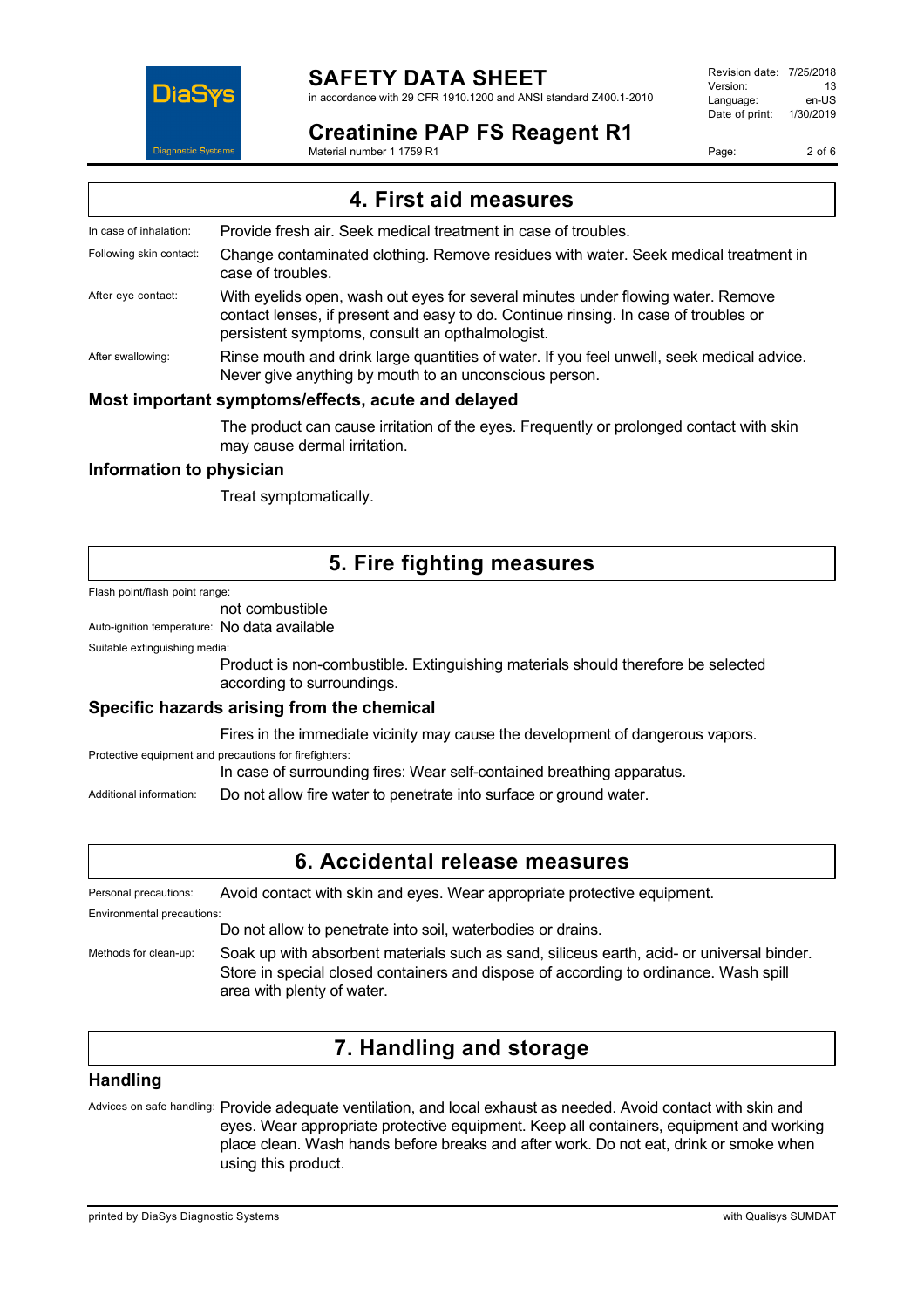

**Creatinine PAP FS Reagent R1** Material number 1 1759 R1

#### **Storage**

Requirements for storerooms and containers:

Keep containers tightly closed and at a temperature between 35.6 °F and 46.4 °F. Do not freeze. Protect from light. Keep sterile.

Hints on joint storage: Do not store together with: Acids, alkalis.

## **8. Exposure controls / personal protection**

### **Engineering controls**

Provide good ventilation and/or an exhaust system in the work area. See also information in chapter 7, section storage.

### **Personal protection equipment (PPE)**

| Eye/face protection             | Tightly sealed goggles according to OSHA Standard - 29 CFR: 1910.133 or ANSI<br>Z87.1-2010.                                                                                                                                    |
|---------------------------------|--------------------------------------------------------------------------------------------------------------------------------------------------------------------------------------------------------------------------------|
| Skin protection                 | Wear suitable protective clothing.                                                                                                                                                                                             |
|                                 | Protective gloves according to OSHA Standard - 29 CFR: 1910.138.<br>Glove material: Nitrile rubber - Breakthrough time: >480 min.<br>Observe glove manufacturer's instructions concerning penetrability and breakthrough time. |
| Respiratory protection:         | Provide adequate ventilation.                                                                                                                                                                                                  |
| General hygiene considerations: |                                                                                                                                                                                                                                |
|                                 | Avoid contact with skin and eyes. Change contaminated clothing. Wash hands before<br>breaks and after work. Do not eat, drink or smoke when using this product.                                                                |

### **9. Physical and chemical properties**

### **Information on basic physical and chemical properties**

| Appearance:<br>Odor:<br>Odor threshold:                                                                                          | Physical state at 68 °F and 101.3 kPa: liquid<br>Color: yellow, clear<br>characteristic<br>No data available |
|----------------------------------------------------------------------------------------------------------------------------------|--------------------------------------------------------------------------------------------------------------|
| pH value:                                                                                                                        | at 77 °F: 8.1                                                                                                |
| Melting point/freezing point:<br>Initial boiling point and boiling range:<br>Flash point/flash point range:<br>Evaporation rate: | No data available<br>No data available<br>not combustible<br>No data available                               |
| Flammability:<br>Explosion limits:                                                                                               | No data available<br>No data available                                                                       |
| Vapor pressure:<br>Vapor density:<br>Density:                                                                                    | No data available<br>No data available<br>at 68 °F: 1.016 g/mL                                               |
| Water solubility:                                                                                                                | completely miscible                                                                                          |
| Partition coefficient: n-octanol/water:                                                                                          | No data available                                                                                            |
| Auto-ignition temperature:<br>Thermal decomposition:                                                                             | No data available<br>No data available                                                                       |
| Additional information:                                                                                                          | No data available                                                                                            |
|                                                                                                                                  |                                                                                                              |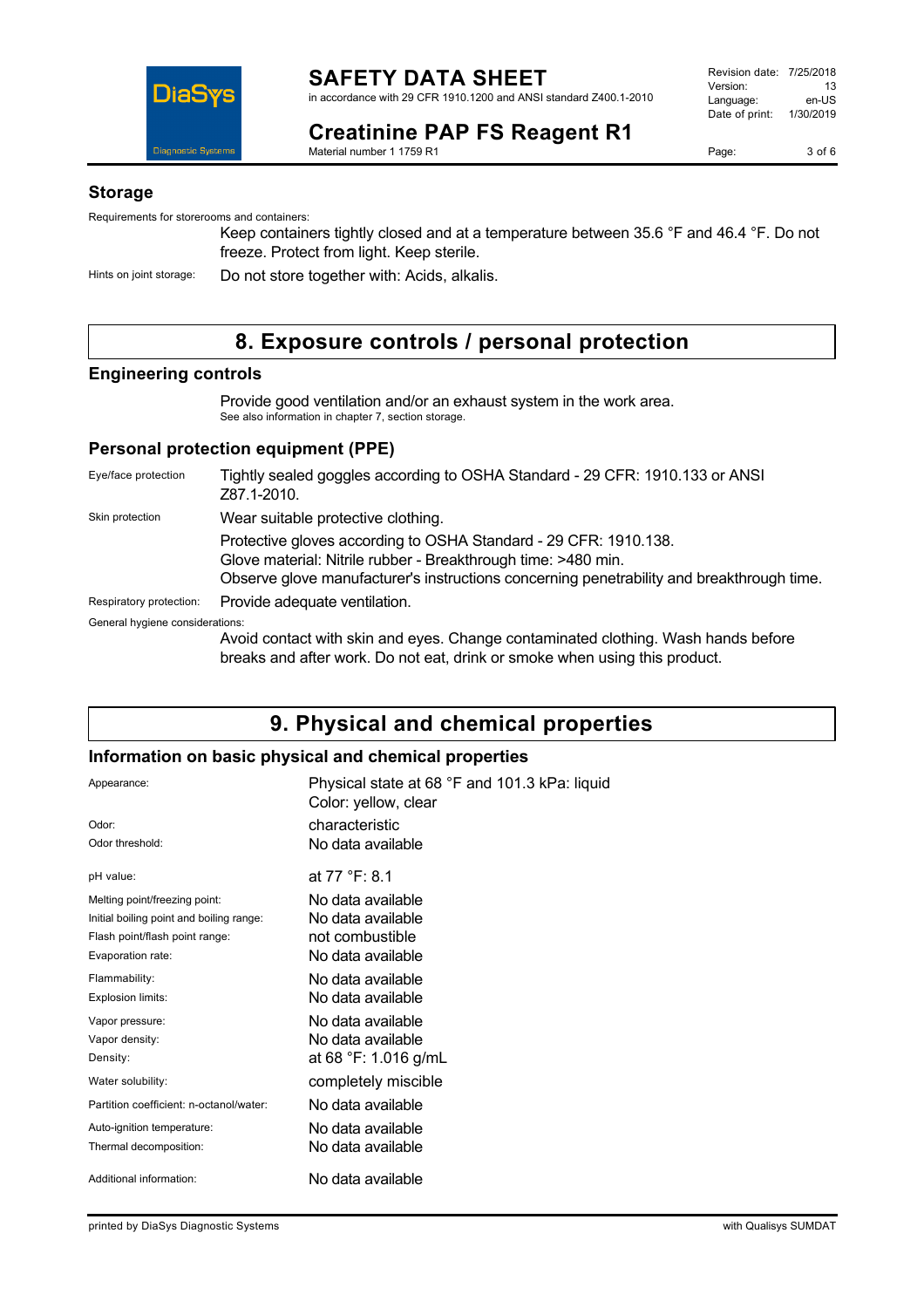

## **SAFETY DATA SHEET**

in accordance with 29 CFR 1910.1200 and ANSI standard Z400.1-2010

### **Creatinine PAP FS Reagent R1**

Material number 1 1759 R1

Revision date: 7/25/2018 Version: 13<br>Language: en-LIS Language: Date of print: 1/30/2019

Page: 4 of 6

| 10. Stability and reactivity                                |                                                                                                                     |
|-------------------------------------------------------------|---------------------------------------------------------------------------------------------------------------------|
| Reactivity:                                                 | No data available                                                                                                   |
| Chemical stability:                                         | Stable under recommended storage conditions.                                                                        |
| Possibility of hazardous reactions                          | No hazardous reactions known.                                                                                       |
| Conditions to avoid:                                        | Protect against heat /sun rays.                                                                                     |
| Incompatible materials:                                     | Strong acids and alkalis                                                                                            |
| Hazardous decomposition products:<br>Thermal decomposition: | No hazardous decomposition products when regulations for storage and handling are<br>observed.<br>No data available |
|                                                             |                                                                                                                     |

## **11. Toxicological information**

### **Toxicological tests**

Toxicological effects: The statements are derived from the properties of the single components. No toxicological data is available for the product as such.

Acute toxicity (oral): Lack of data.

Acute toxicity (dermal): Lack of data.

Acute toxicity (inhalative): Lack of data.

Skin corrosion/irritation: Lack of data.

Serious eye damage/irritation: Based on available data, the classification criteria are not met.

May cause irritations.

Sensitisation to the respiratory tract: Lack of data.

Skin sensitisation: Lack of data.

Germ cell mutagenicity/Genotoxicity: Lack of data.

Carcinogenicity: Lack of data.

Reproductive toxicity: Lack of data.

Effects on or via lactation: Lack of data.

Specific target organ toxicity (single exposure): Lack of data.

Specific target organ toxicity (repeated exposure): Lack of data.

Aspiration hazard: Lack of data.

# **12. Ecological information**

#### **Ecotoxicity**

Further details: No data available

### **Mobility in soil**

No data available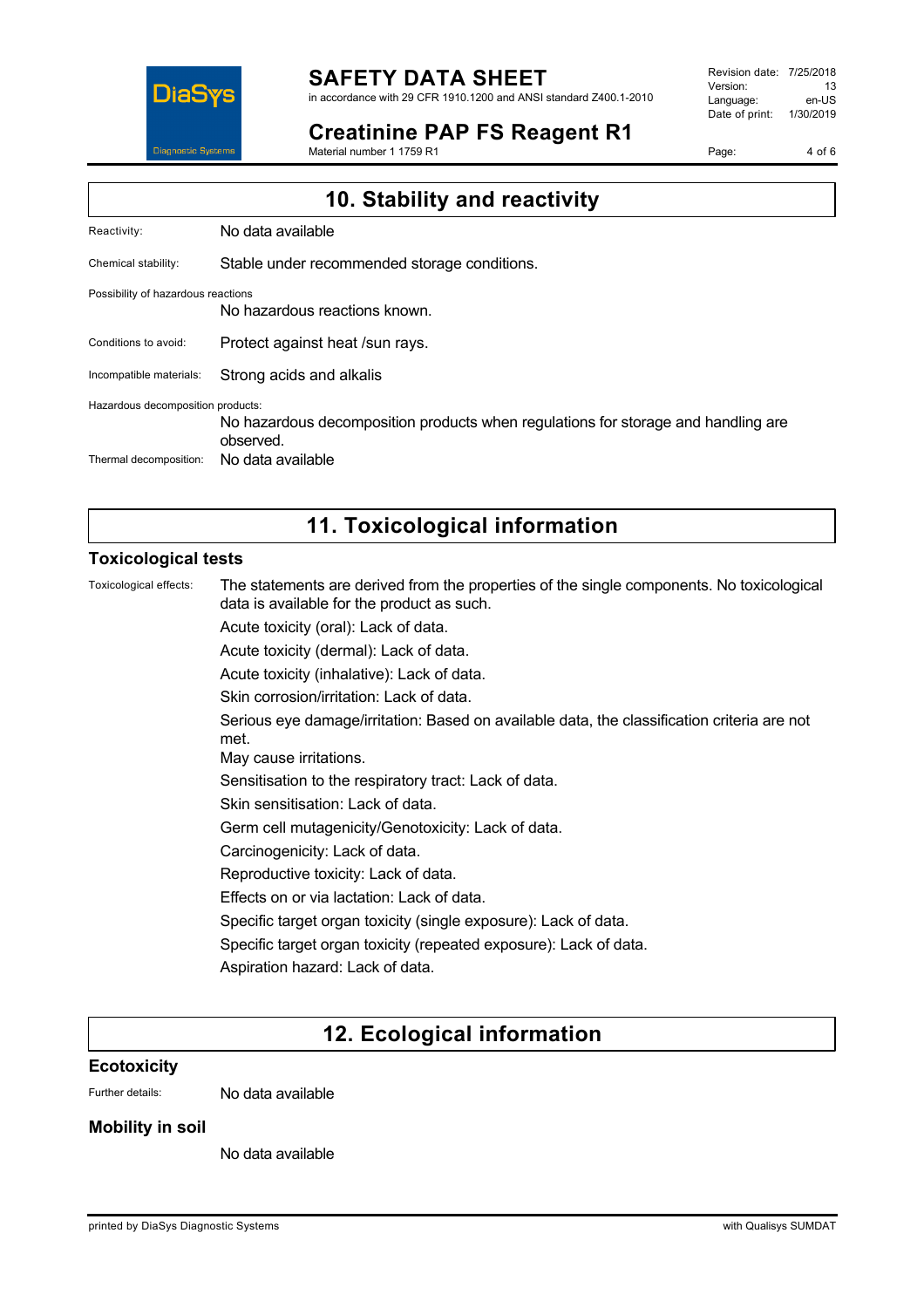

# **Creatinine PAP FS Reagent R1**

Material number 1 1759 R1

Page: 5 of 6

### **Persistence and degradability**

Further details: No data available

### **Additional ecological information**

General information: Do not allow to enter into ground-water, surface water or drains.

### **13. Disposal considerations**

#### **Product**

Recommendation: Special waste. Dispose of waste according to applicable legislation.

### **Contaminated packaging**

Recommendation: Dispose of waste according to applicable legislation. Non-contaminated packages may be recycled.

## **14. Transport information**

### **USA: Department of Transportation (DOT)**

| Proper shipping name: | Not restricted |
|-----------------------|----------------|
|                       |                |

### **Sea transport (IMDG)**

| Proper shipping name: | Not restricted |
|-----------------------|----------------|
| Marine pollutant:     | no             |

### **Air transport (IATA)**

Proper shipping name: Not restricted

### **Further information**

No dangerous good in sense of these transport regulations.

### **15. Regulatory information**

### **National regulations - Great Britain**

Hazchem-Code:

**1 0**

## **16. Other information**

#### Hazard rating systems: **0** NFPA Hazard Rating: Health: 1 (Slight)

 Fire: 0 (Minimal) Reactivity: 0 (Minimal) HMIS Version III Rating: Health: 1 (Slight) Flammability: 0 (Minimal) Physical Hazard: 0 (Minimal) Personal Protection: X = Consult your supervisor